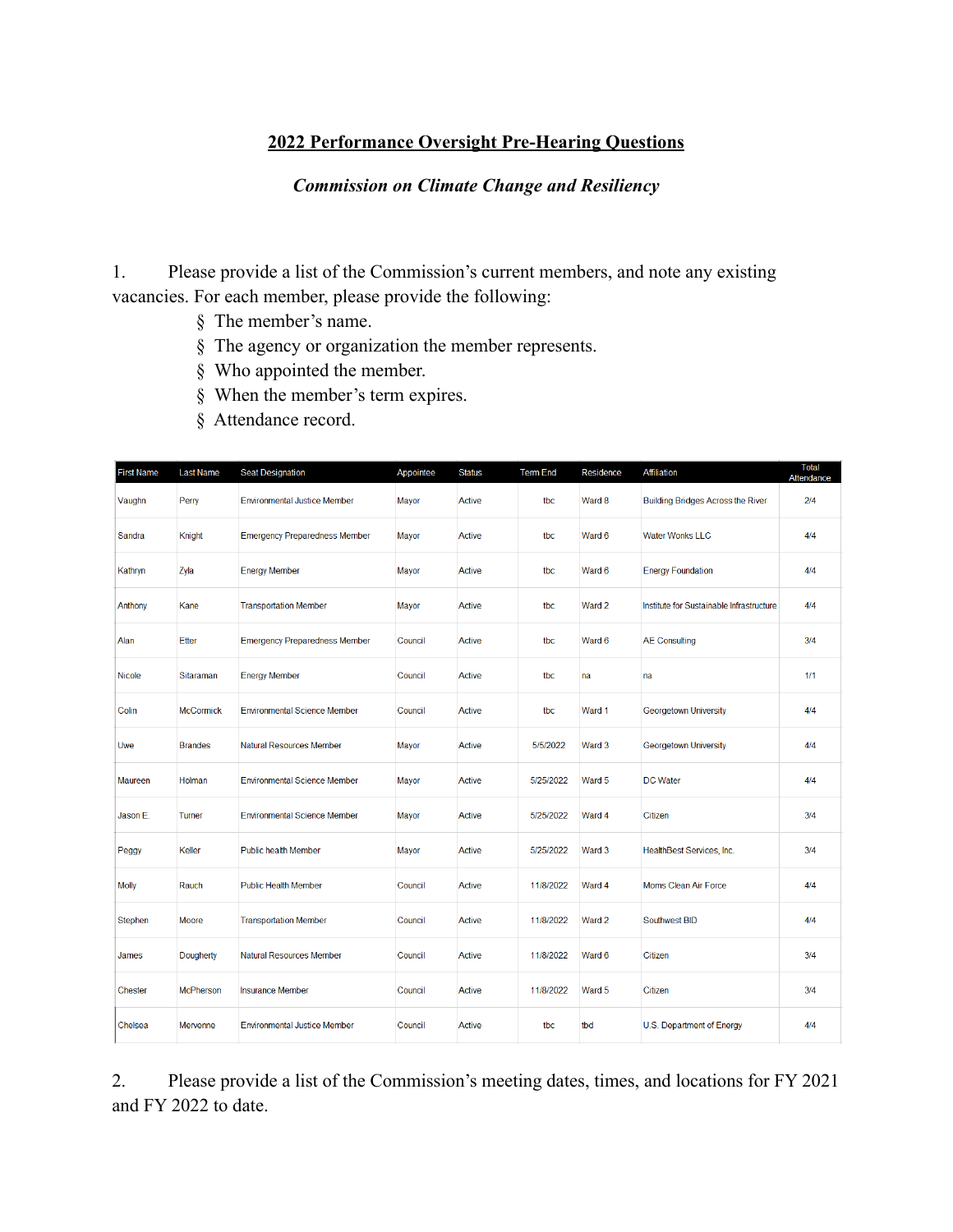- $9/10/2020$ , 3pm-5:30pm, virtual
- $12/10/2020$ , 3pm-5:30pm, virtual
- 1/15/2021, 9am-12:00pm, virtual
- $3/11/2021$ , 3pm-5:30pm, virtual
- 6/10/2021, 3pm-5:30pm, virtual
- 9/9/2021, 3pm-5:30pm, virtual
- 12/9/2021, 3pm-5:30pm, virtual
- 1/8/2021, 10am-4:00pm, virtual
- 3. Did the Commission receive funds in FY 2021? If so, please provide the following:
	- § The amount of the funding. None
	- § The source of the funding. NA
	- § A list of all expenditures. NA
	- § A description of how these funds furthered the Commission's mission.

Note: The Commission has received in-kind support from Georgetown University in the form of administrative staff support, student research interns and technical assistance.

4. Please describe the Commission's activities in FY 2021.

The Commission has performed its duties in accordance with DC Law 21-186 which has included conducting four quarterly public meetings which have each included tailored agendas with invited speakers and presentations which explore how the District of Columbia is managing its response to climate change.

- 5. Please describe the Commission's three biggest accomplishments in FY 2021.
	- Exploring issues of environmental justice in the District of Columbia;
	- Benchmarking District climate change policies and activities in the context of international best practices;
	- Engaging PEPCO in the formulation of its climate action plan.

6. Please describe the Commission's goals for FY 2022 and the plan/timeline for completion.

> • Complete coordination with stakeholders in preparation of the Commission's Second Report;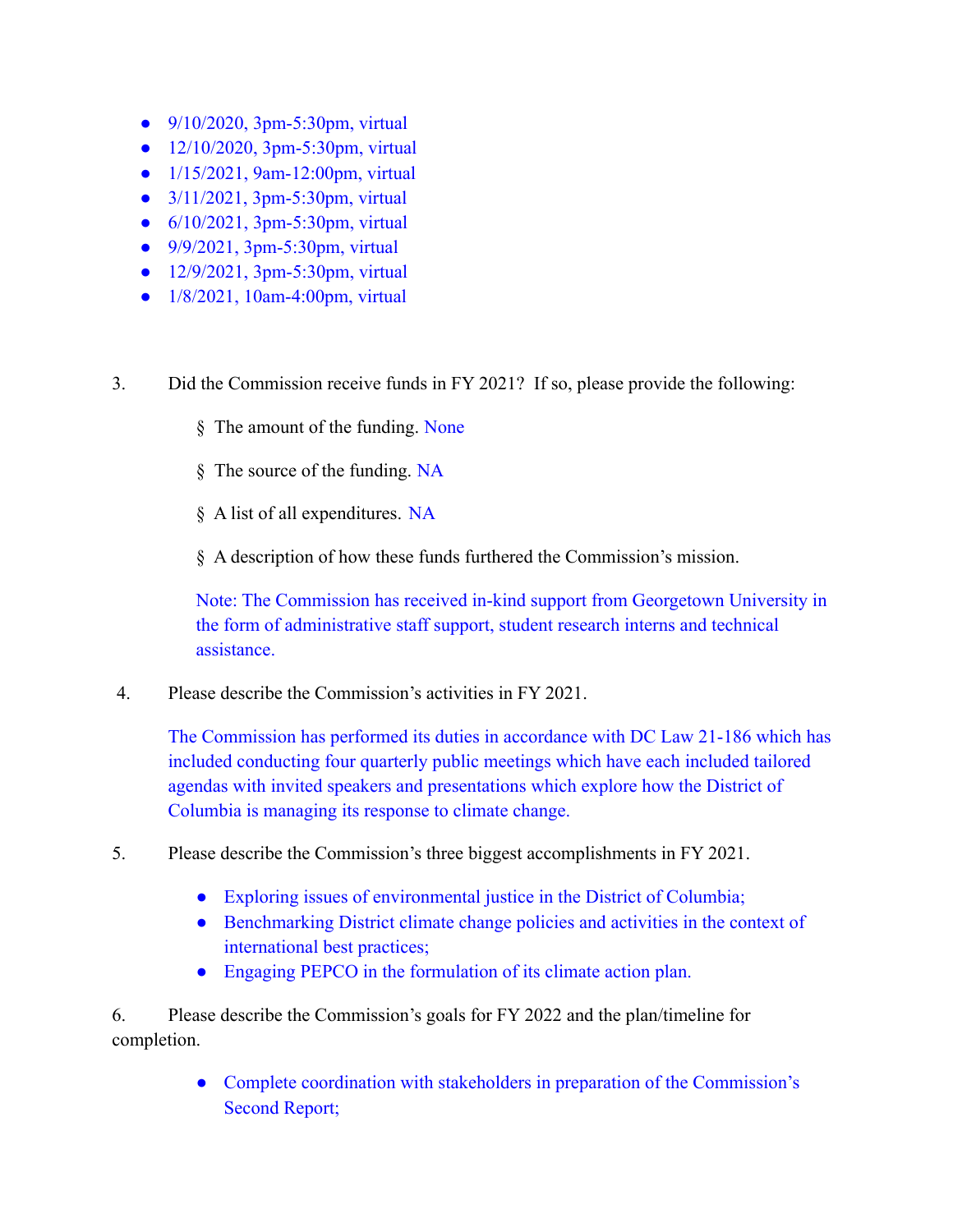- Deliver the Commission's Second to the Mayor and Council;
- Disseminate the findings of the Second Report to key stakeholders.

1. Last year, the Commission provided three goals for FY 2021. Did the Commission achieve each of these goals? If not, why not? The Committee understands some goals may be delayed due to the Public Emergency. The goals from FY 2021 are listed below:

> **1)** *Ensuring that the District develop sufficient administrative capacity and practices to appropriate level federal climate change programs and initiatives.*

**2)** *Further work to integrate environmental justice into decision-making and resource allocation in the District.*

**3)** *Work with DOEE on the formulation of a comprehensive strategy action plan to achieve carbon neutrality in the District by 2050.*

The Commission advanced positive progress for each of these goals. Collaboration with agency staff and stakeholders heightened the awareness and significance of each of these issues:

- Focussed and sustained attention on DC Agency capacity to coordinate and advance federal funding grants to FEMA has been especially promising as shown by the recent funding award to the H-SEMA.
- The Commission continues to explore how climate change (and the District's response to it) disproportionately impacts the most vulnerable members of our community. This is an enormous challenge that requires collective effort.
- The Commission has worked closely with DOEE on its comprehensive strategy to achieve carbon neutrality, but this remains in progress.
- 2. What challenges does the Commission face, if any?

The Commission remains unfunded and without dedicated staff:

- While we are deeply grateful for the work of the Council to fund a dedicated staff position in the FY2022 budget to advance the Commission's work, this position remains unfilled;
- The Commission requires technical assistance from OCTO in order to build more robust tools for public engagement.

3. Please provide a copy of all official correspondence sent by the Commission in FY 2021 and FY 2022 to date.

Please see the letter dated May 12, 2021 attached.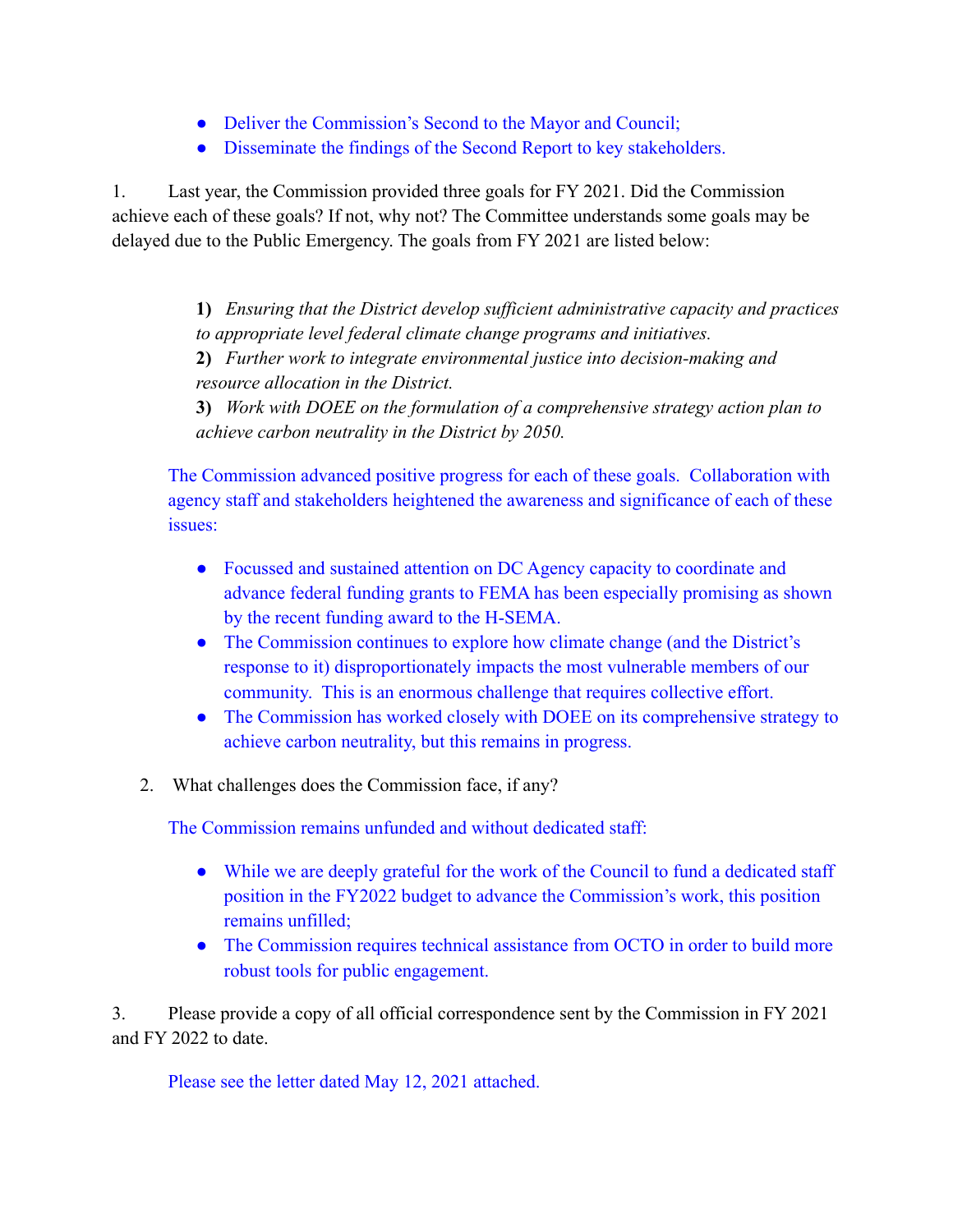4. Please identify the Commission's top recommendations for addressing climate change and resilience in FY 2022.

The Commission is working on detailed and comprehensive recommendations which will be documented in our upcoming report. Over the course of recent Commission meetings the following priorities have been highlighted:

- **Air Quality** The need to mitigate the structural imbalance of the impact of poor air quality. The combined impact of poor air quality and rising temperatures is disproportionately impacting citizens who live in eastern neighborhoods and Wards of the District. When factoring in other public health related comorbidities, the combined impact of these risks can and should be understood as an expression of environmental justice, i.e. as having a disproportionate impact on District citizens with respect to race and class.
- **Data Standards** Additional local climate modeling is necessary on an ongoing basis to better understand the specific long-term changes in climate which are to be anticipated in the District of Columbia. Additionally, the District should immediately adopt a protocol for the coordination and sharing of climate change modeling as well as establish a stakeholder-engaged process for the alignment of climate change assumptions across agencies, utilities, professional associations and other stakeholder organizations.

5. How did the ongoing public emergency or COVID-19 pandemic impact the operations of the Commission during FY 2021 and FY 2022, to date? If so, how? How does the Commission intend to mitigate these effects, moving forward?

- All of our public meetings were conducted virtually;
- We developed our own very basic interim website;
- We invested a lot of time into proactively organizing a research forum which recruited thought leaders to engage the Commission;
- We are hoping to gain access to District resources to build out our website and public communications functions in order to facilitate a greater degree of public input into the Commission's work;
- We are eager to start meeting in person again and conduct our quarterly meetings in all Wards and neighborhoods of the District.
- 6. Please provide the status of efforts to hire a staff member to support the Commission.

Other than helping to advertise this exciting opportunity, DOEE has been responsible for this HR function and members of the Commission have not been invited to participate. We have been briefed by DOEE and our understanding is that the hire will happen in the coming months. We have not been part of the screening process of candidates.